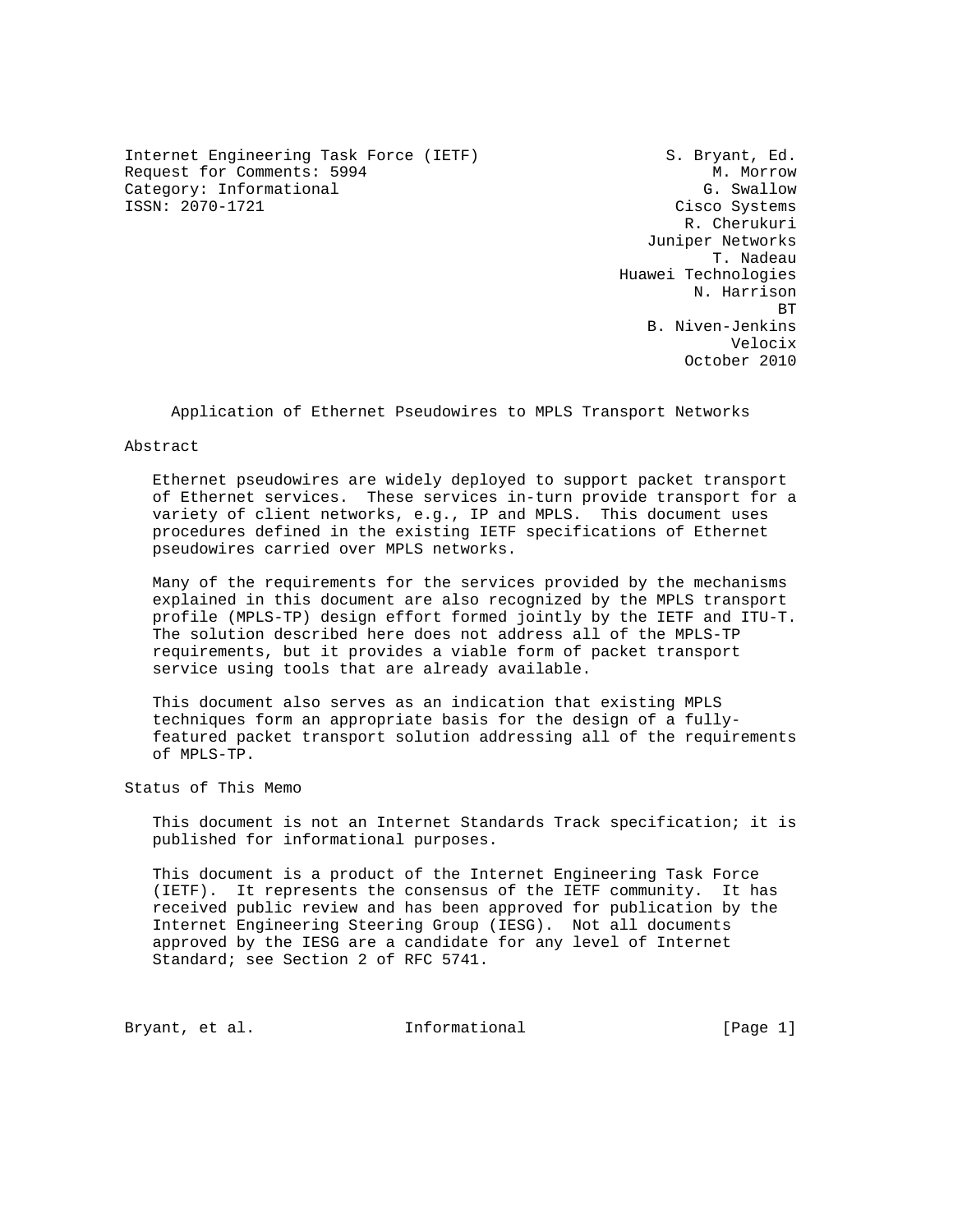Information about the current status of this document, any errata, and how to provide feedback on it may be obtained at http://www.rfc-editor.org/info/rfc5994.

Copyright Notice

 Copyright (c) 2010 IETF Trust and the persons identified as the document authors. All rights reserved.

 This document is subject to BCP 78 and the IETF Trust's Legal Provisions Relating to IETF Documents (http://trustee.ietf.org/license-info) in effect on the date of publication of this document. Please review these documents carefully, as they describe your rights and restrictions with respect to this document. Code Components extracted from this document must include Simplified BSD License text as described in Section 4.e of the Trust Legal Provisions and are provided without warranty as described in the Simplified BSD License.

 This document may contain material from IETF Documents or IETF Contributions published or made publicly available before November 10, 2008. The person(s) controlling the copyright in some of this material may not have granted the IETF Trust the right to allow modifications of such material outside the IETF Standards Process. Without obtaining an adequate license from the person(s) controlling the copyright in such materials, this document may not be modified outside the IETF Standards Process, and derivative works of it may not be created outside the IETF Standards Process, except to format it for publication as an RFC or to translate it into languages other than English.

Table of Contents

| 1.1. Requirements Language 5                           |  |
|--------------------------------------------------------|--|
|                                                        |  |
| 3. Operations, Administration, and Maintenance (OAM) 5 |  |
| 3.1. VCCV Profile 1: BFD without IP/UDP Headers 6      |  |
| 3.2. VCCV Profile 2: BFD with IP/UDP Headers 6         |  |
|                                                        |  |
| 4.1. External Configuration 6                          |  |
| 4.2. Control Plane Configuration 7                     |  |
| 5. Congestion Considerations 8                         |  |
| 6. Security Considerations 8                           |  |
|                                                        |  |
|                                                        |  |
| 8.1. Normative References 9                            |  |
| 8.2. Informative References 10                         |  |
|                                                        |  |

Bryant, et al. 1nformational [Page 2]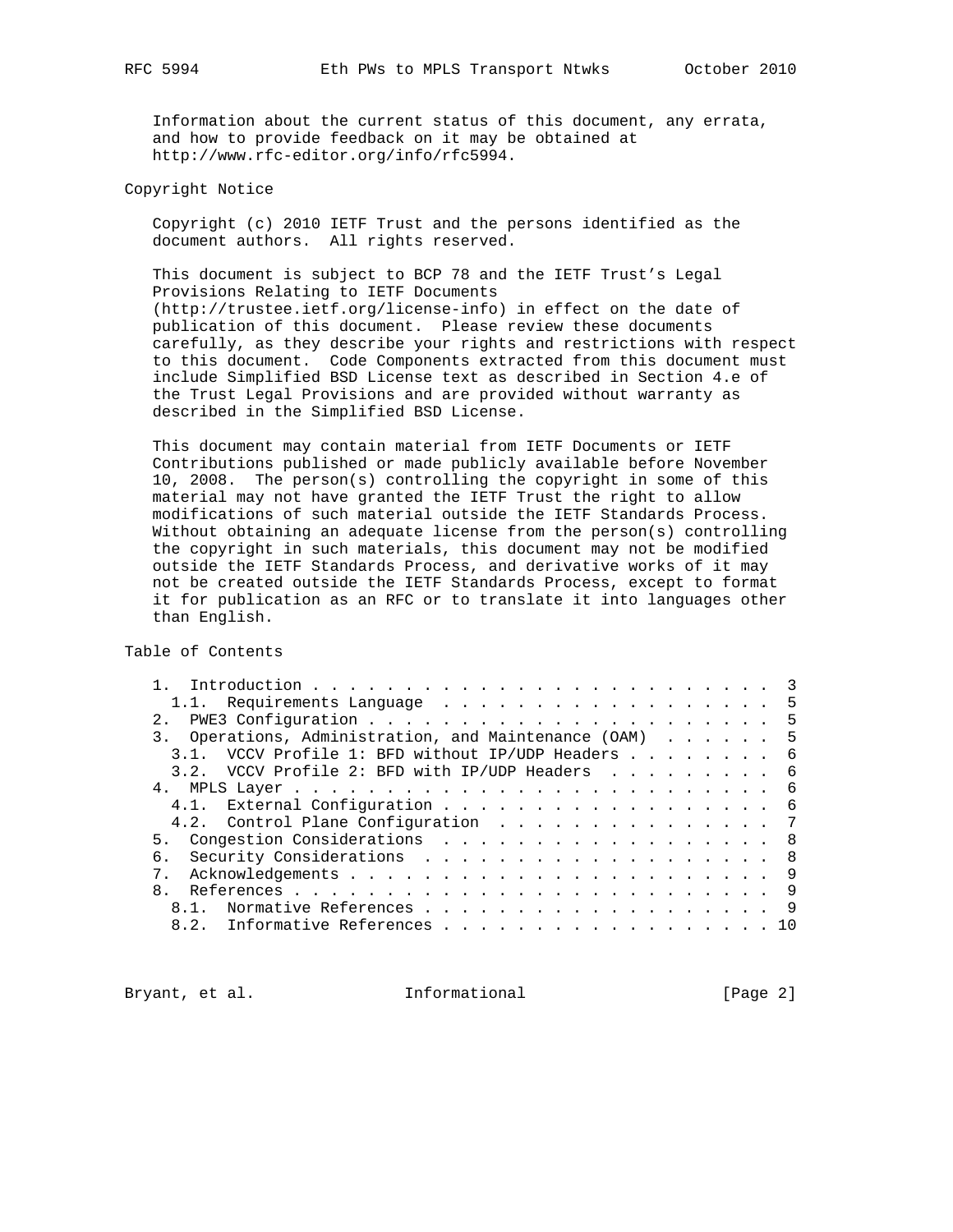# 1. Introduction

 Ethernet pseudowires are widely deployed to support packet transport of Ethernet services. These services in-turn provide transport for a variety of client networks, e.g., IP and MPLS. This document uses procedures defined in the existing IETF specifications of Ethernet pseudowires carried over MPLS networks.

 Many of the requirements for the services provided by the mechanisms explained in this document are also recognized by the MPLS transport profile (MPLS-TP) design effort formed jointly by the IETF and ITU-T [RFC5654]. For example, the ability to operate solely with network management control, the ability to use Operations, Administration, and Maintenance (OAM) that does not rely on IP forwarding, and the ability to provide light-weight proactive connection verification (CV) functionality.

 The solution described in this document does not address all of the MPLS-TP requirements, but it provides a viable form of packet transport service using tools that are already available.

 The key purpose of this document is to demonstrate that there is an existing IETF mechanism with known implementations that satisfies the requirements posed by the operator community. It is recognized that it is possible to design a more efficient method of satisfying the requirements, and the IETF anticipates that improved solutions will be proposed in the future as part of the MPLS-TP effort. Indeed, the solution described in this document is not intended to detract from the MPLS-TP effort. Instead, it provides legitimacy for that work by showing that there is a real demand from networks that are already deployed, and by indicating that the MPLS-TP solutions work is based on sound foundations.

 Much of the notation used in this document is defined in [RFC3985] to which the reader is referred for definitions.

 The architecture required for this mechanism is illustrated in Figure 1.

Bryant, et al. 1nformational [Page 3]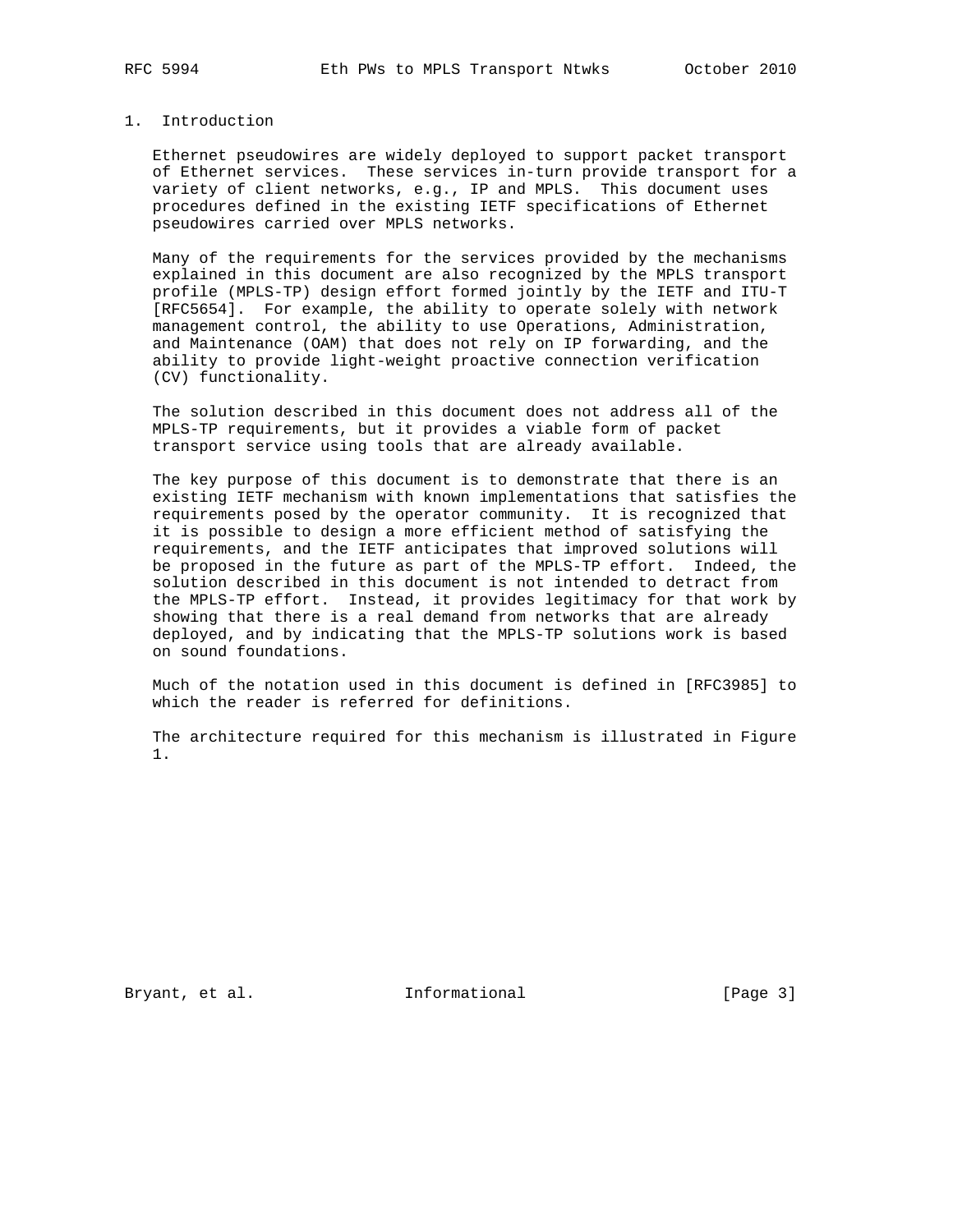

 Figure 1: Application Ethernet over MPLS PW to MPLS Transport Networks

 An 802.3 (Ethernet) circuit is established between CE1 and CE2. This circuit may be used for the concurrent transport of MPLS packets as well as IPv4 and IPv6 packets. The MPLS packets may carry IPv4, IPV6, or pseudowire payloads, and Penultimate Hop Popping (PHP) may be used. For clarity, these paths are labeled as the client in Figure 1.

An Ethernet pseudowire (PW) is provisioned between PE1 and PE2 and is used to carry the Ethernet from PE1 to PE2. The Ethernet PW is carried over an MPLS Packet Switched Network (PSN), but this PSN MUST NOT be configured with PHP. For clarity, this Ethernet PW and the MPLS PSN are labeled as the server in Figure 1. In the remainder of this document, call the server network a transport network.

Bryant, et al. 1nformational [Page 4]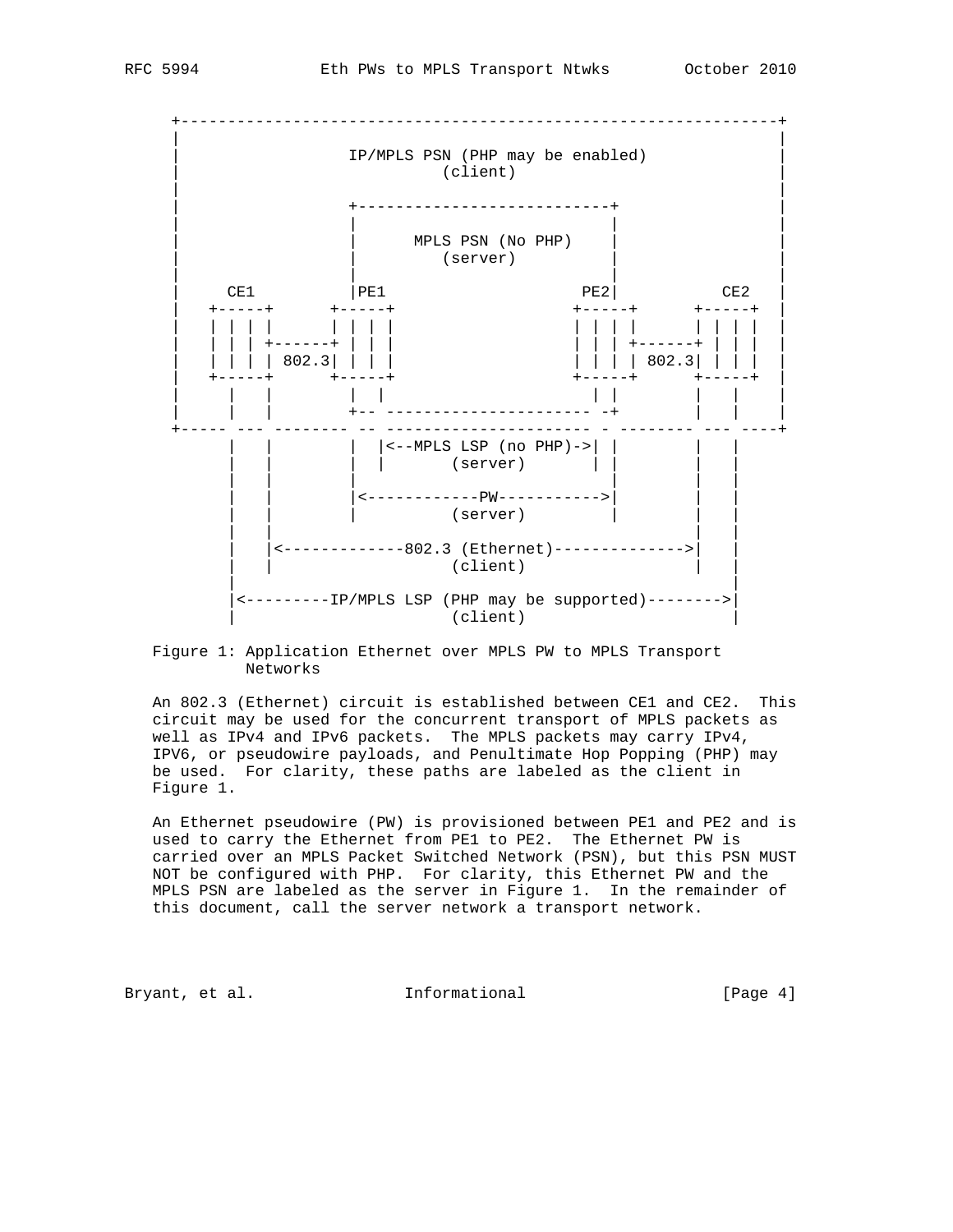#### 1.1. Requirements Language

 The key words "MUST", "MUST NOT", "REQUIRED", "SHALL", "SHALL NOT", "SHOULD", "SHOULD NOT", "RECOMMENDED", "MAY", and "OPTIONAL" in this document are to be interpreted as described in RFC 2119 [RFC2119].

### 2. PWE3 Configuration

 The PWE3 encapsulation used by this specification to satisfy the transport requirement is Ethernet [RFC4448]. This is used in "raw" mode.

The Control Word MUST be used. The sequence number MUST be zero.

 The use of the Pseudowire Setup and Maintenance Label Distribution Protocol [RFC4447] is not required by the profile of the PWE3 Ethernet pseudowire functionality defined in this document.

The pseudowire label is statically provisioned.

3. Operations, Administration, and Maintenance (OAM)

 Within a connection, traffic units sent from the single source are constrained to stay within the connection under defect-free conditions. During misconnected defects, a connection can no longer be assumed to be constrained, and traffic units (and by implication also OAM packets) can 'leak' unidirectionally outside a connection. Therefore, during a misconnected state, it is not possible to rely on OAM, which relies on a request/response mechanism, and, for this reason, such OAM should be treated with caution if used for diagnostic purposes.

 Further, when implementing an Equal Cost Multipath (ECMP) function with MPLS, use of the label stack as the path selector such that the OAM and data are not in a co-path SHOULD be avoided, as any failure in the data path will not be reflected in the OAM path. Therefore, an OAM that is carried within the data-path below the PW label (such as Virtual Circuit Connectivity Verification (VCCV)) is NOT vulnerable to the above failure mode. For these reasons, the OAM mechanism is as described in [RFC5085], which uses Bidirectional Forwarding Detection (BFD) [RFC5880] for connection verification (CV). The method of using BFD as a CV method in VCCV is described in [RFC5885]. One of the VCCV profiles described in Section 3.1 or Section 3.2 MUST be used. Once a VCCV control channel is provisioned and the operational status of the PW is UP, no other profile should be used until such time as the PW's operational status is set to DOWN.

Bryant, et al. 1nformational [Page 5]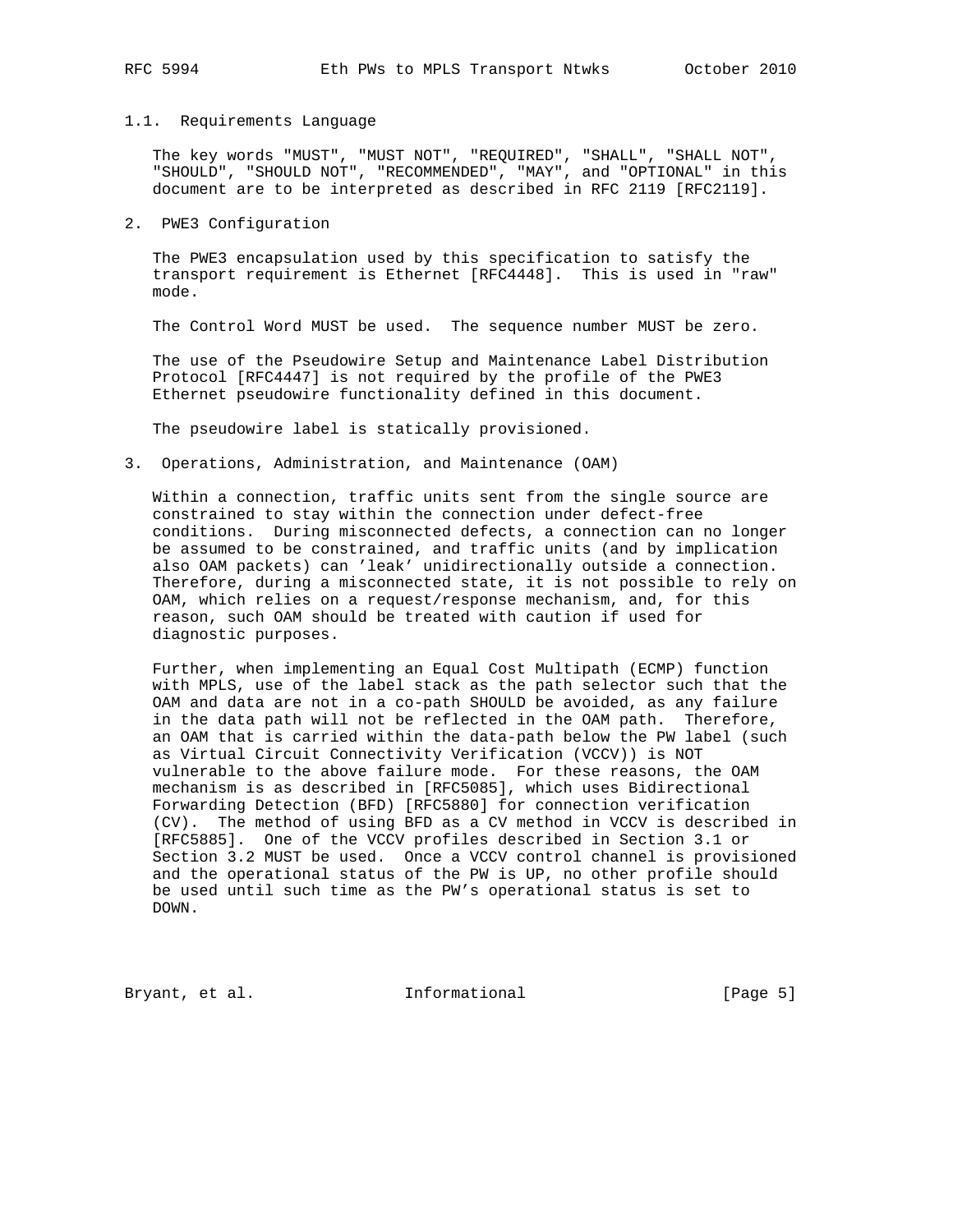# 3.1. VCCV Profile 1: BFD without IP/UDP Headers

 When PE1 and PE2 are not IP capable or have not been configured with IP addresses, the following VCCV mechanism SHOULD be used.

 The connection verification method used by VCCV is BFD with diagnostics as defined in [RFC5885].

 [RFC5085] specifies that the first nibble is set to 0x1 to indicate a channel associated with a pseudowire [RFC4385].

 The Version and the Reserved fields are set to zero, and the Channel Type is set to 0x7 to indicate that the payload carried is BFD without IP/UDP headers, as is defined in [RFC5885].

### 3.2. VCCV Profile 2: BFD with IP/UDP Headers

 When PE1 and PE2 are IP capable and have been configured with IP addresses, the following VCCV mechanism may be used.

 The connection verification method used by VCCV is BFD with diagnostics as defined in [RFC5885].

 [RFC5085] specifies that the first nibble is set to 0x1 to indicate a channel associated with a pseudowire [RFC4385].

 The Version and the Reserved fields are set to 0, and the Channel Type is set to 0x21 for IPv4 and 0x56 for IPv6 payloads [RFC4446].

4. MPLS Layer

 The architecture of MPLS-enabled networks is described in [RFC3031]. This section describes a subset of the functionality of the MPLS enabled PSN. There are two cases that need to be considered:

1. The case where external configuration is used.

2. The case where a control plane is available.

 Where the use of a control plane is desired, this may be based on Generalized Multi-Protocol Label Switching (GMPLS) [RFC3945].

4.1. External Configuration

 The use of external provisioning is not precluded from being supported by the current MPLS specifications. It is however explicitly described in this specification to address the

Bryant, et al. 1nformational [Page 6]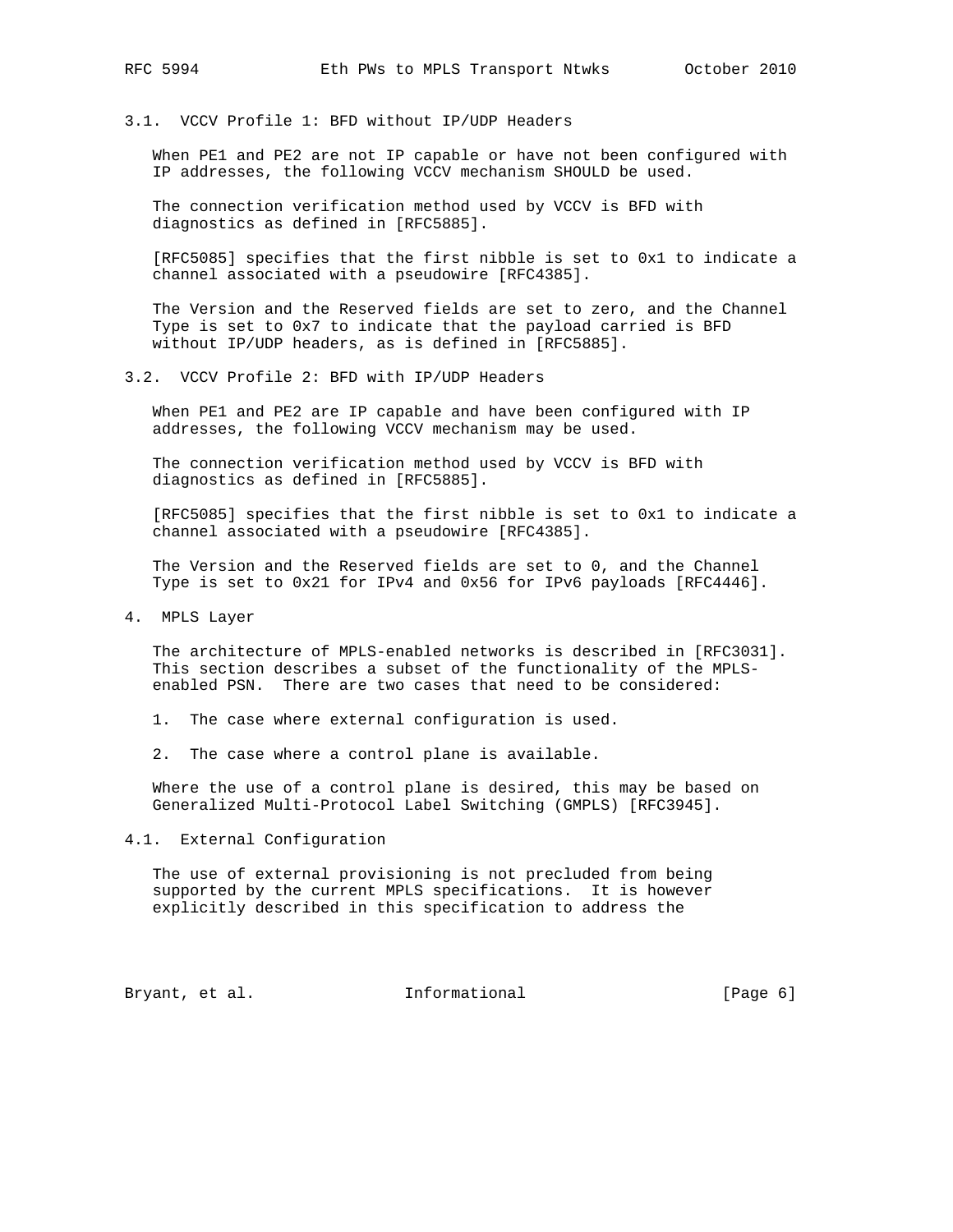requirements specified by the ITU [RFC5654] to address the needs in a transport environment.

 The MPLS encapsulation is specified in [RFC3032]. All MPLS labels used in the server layer (Figure 1) MUST be statically provisioned. Labels may be selected from either the per-platform or the per interface label space.

 All transport Label Switched Paths (LSPs) utilized by the PWs described in Section 2 MUST support both unidirectional and bidirectional point-to-point connections.

 The transport LSPs SHOULD support unidirectional point-to-multipoint connections.

 The forward and backward directions of a bidirectional connection SHOULD follow a symmetrically routed (reciprocal) LSP in the server network.

 Equal Cost Multipath (ECMP) load balancing MUST NOT be configured on the transport LSPs utilized by the PWs described in Section 2.

 The merging of Label Switched Paths is prohibited and MUST NOT be configured for the transport LSPs utilized by the PWs described in Section 2.

 Penultimate hop popping by the transport Label Switched Routers (LSRs) MUST be disabled on transport LSPs.

 Both EXP-Inferred-PSC LSPs (E-LSP) and Label-Only-Inferred-PSC LSPs (L-LSP) MUST be supported as defined in [RFC3270].

 For the MPLS EXP field [RFC3270] [RFC5462], only the pipe and short pipe models are supported.

4.2. Control Plane Configuration

 In this section, we describe the control plane configuration when [RFC3209] or the bidirectional support in GMPLS ([RFC3471] and [RFC3473]) are used to configure the transport MPLS PSN. When these protocols are used to provide the control plane, the following are automatically provided:

- 1. There is no label merging unless it is deliberately enabled to support Fast Re-route (FRR) [RFC3209].
- 2. A single path is provided end-to-end (there is no ECMP).

Bryant, et al. 1nformational [Page 7]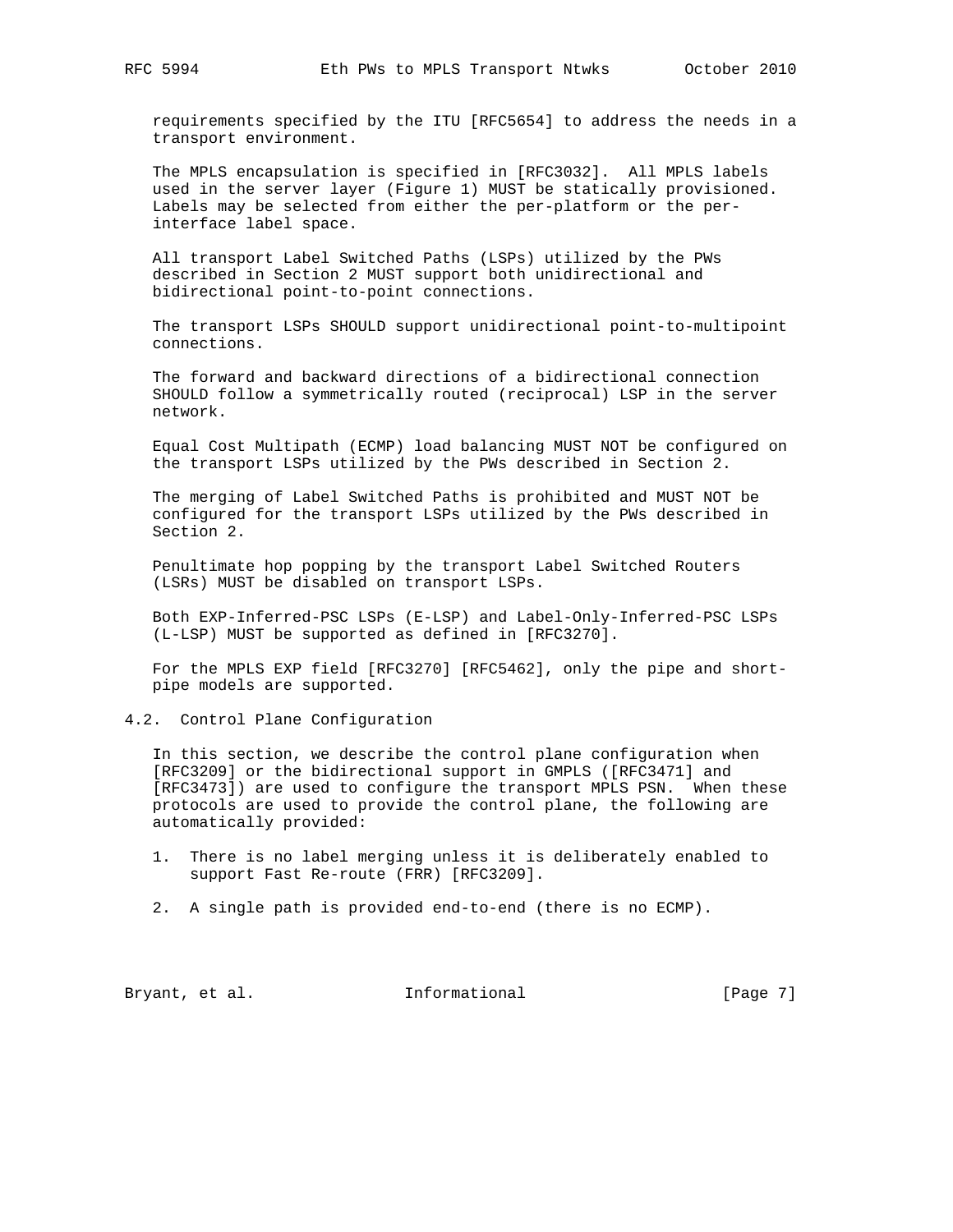3. Label Switched Paths may be unidirectional or bidirectional as required.

 Additionally, the following configuration restrictions required to support external configuration MUST be applied:

- o Penultimate hop popping [RFC3031] by the LSRs MUST be disabled on LSPs providing PWE3 transport network functionality.
- o Both E-LSP and L-LSP MUST be supported as defined in [RFC3270].
- o The MPLS EXP [RFC5462] field is supported according to [RFC3270] only when the pipe and short-pipe models are utilized.
- 5. Congestion Considerations

 This document describes a method of using the existing PWE3 Ethernet pseudowire [RFC4448] to solve a particular network application. The congestion considerations associated with that pseudowire and all subsequent work on congestion considerations regarding Ethernet pseudowires are applicable to this RFC.

6. Security Considerations

 This RFC provides a description of the use of existing IETF Proposed Standards to solve a network problem, and raises no new security issues.

 The PWE3 security considerations are described in [RFC3985] and the Ethernet pseudowire security considerations of [RFC4448].

 The Ethernet pseudowire is transported on an MPLS PSN; therefore, the security of the pseudowire itself will only be as good as the security of the MPLS PSN. The server MPLS PSN can be secured by various methods, as described in [RFC3031].

 The use of static configuration exposes an MPLS PSN to a different set of security risks to those found in a PSN using dynamic routing. If a path is misconfigured in a statically configured network, the result can be a persistent black hole, or much worse, a persistent forwarding loop. On the other hand, most of the distributed components are less complex. This is however offset by the need to provide fail-over and redundancy in the management and configuration system and the communications paths between those central systems and the LSRs.

Bryant, et al. 1nformational [Page 8]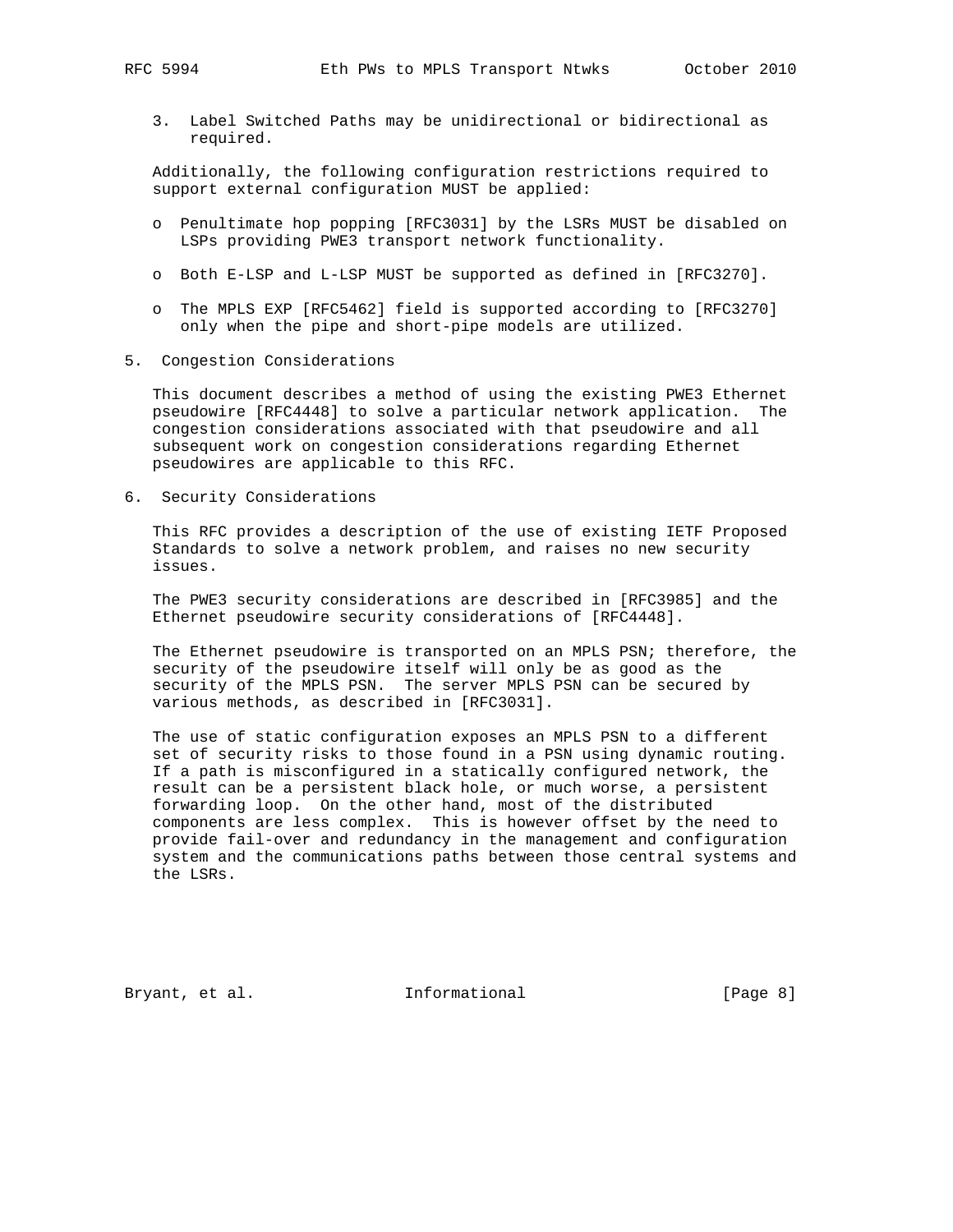Security achieved by access control of media access control (MAC) addresses, and the security of the client layers, is out of the scope of this document.

7. Acknowledgements

 The authors wish to thank Matthew Bocci, John Drake, Adrian Farrel, Andy Malis, and Yaakov Stein for their review and proposed enhancements to the text.

- 8. References
- 8.1. Normative References
	- [RFC2119] Bradner, S., "Key words for use in RFCs to Indicate Requirement Levels", BCP 14, RFC 2119, March 1997.
	- [RFC3031] Rosen, E., Viswanathan, A., and R. Callon, "Multiprotocol Label Switching Architecture", RFC 3031, January 2001.
	- [RFC3032] Rosen, E., Tappan, D., Fedorkow, G., Rekhter, Y., Farinacci, D., Li, T., and A. Conta, "MPLS Label Stack Encoding", RFC 3032, January 2001.
	- [RFC3209] Awduche, D., Berger, L., Gan, D., Li, T., Srinivasan, V., and G. Swallow, "RSVP-TE: Extensions to RSVP for LSP Tunnels", RFC 3209, December 2001.
	- [RFC3270] Le Faucheur, F., Wu, L., Davie, B., Davari, S., Vaananen, P., Krishnan, R., Cheval, P., and J. Heinanen, "Multi- Protocol Label Switching (MPLS) Support of Differentiated Services", RFC 3270, May 2002.
	- [RFC3471] Berger, L., "Generalized Multi-Protocol Label Switching (GMPLS) Signaling Functional Description", RFC 3471, January 2003.
	- [RFC3473] Berger, L., "Generalized Multi-Protocol Label Switching (GMPLS) Signaling Resource ReserVation Protocol-Traffic Engineering (RSVP-TE) Extensions", RFC 3473, January 2003.
	- [RFC3945] Mannie, E., "Generalized Multi-Protocol Label Switching (GMPLS) Architecture", RFC 3945, October 2004.
	- [RFC4385] Bryant, S., Swallow, G., Martini, L., and D. McPherson, "Pseudowire Emulation Edge-to-Edge (PWE3) Control Word for Use over an MPLS PSN", RFC 4385, February 2006.

| Bryant, et al. | Informational | [Page 9] |  |
|----------------|---------------|----------|--|
|----------------|---------------|----------|--|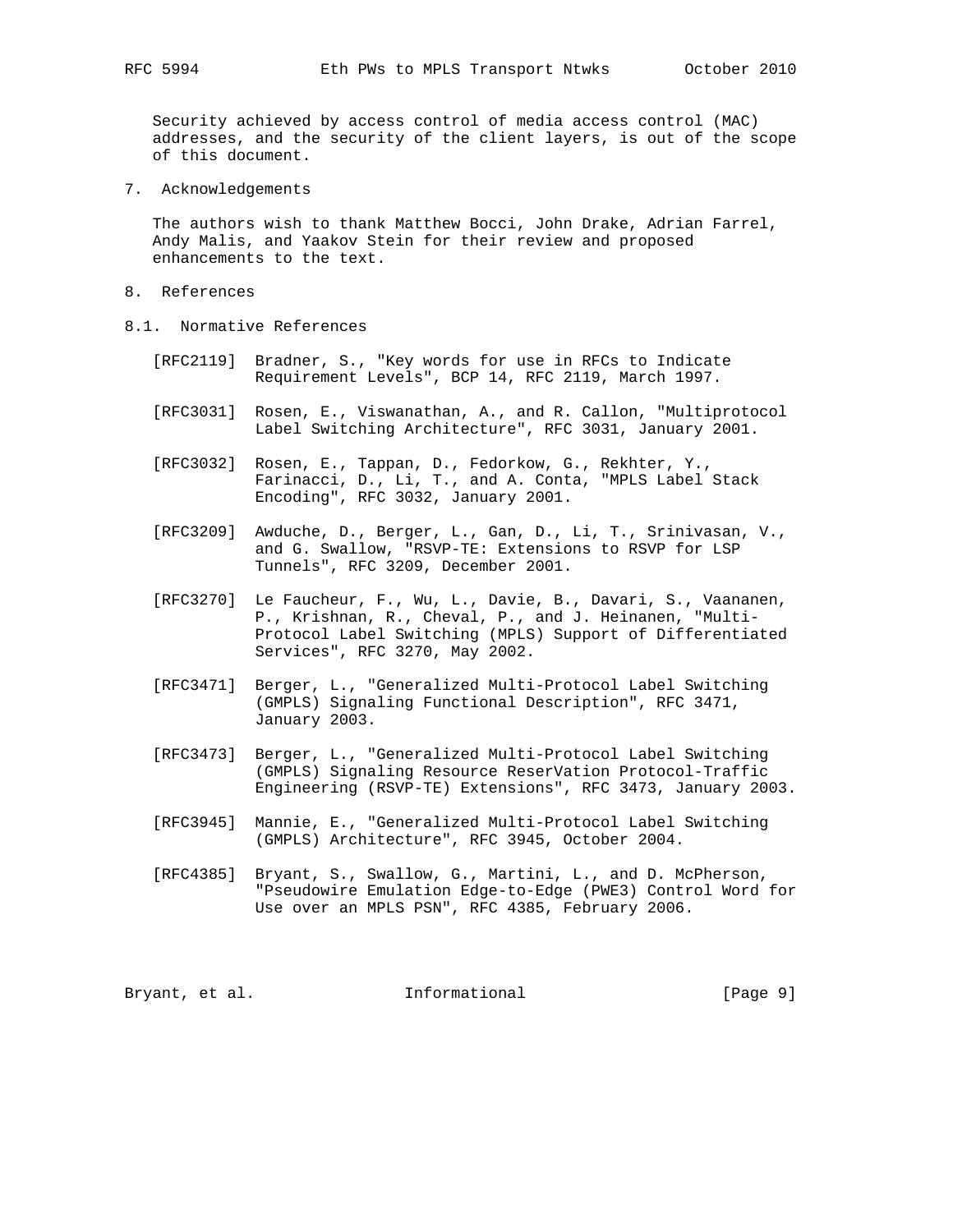- [RFC4446] Martini, L., "IANA Allocations for Pseudowire Edge to Edge Emulation (PWE3)", BCP 116, RFC 4446, April 2006.
- [RFC4447] Martini, L., Rosen, E., El-Aawar, N., Smith, T., and G. Heron, "Pseudowire Setup and Maintenance Using the Label Distribution Protocol (LDP)", RFC 4447, April 2006.
- [RFC4448] Martini, L., Rosen, E., El-Aawar, N., and G. Heron, "Encapsulation Methods for Transport of Ethernet over MPLS Networks", RFC 4448, April 2006.
- [RFC5085] Nadeau, T. and C. Pignataro, "Pseudowire Virtual Circuit Connectivity Verification (VCCV): A Control Channel for Pseudowires", RFC 5085, December 2007.
- [RFC5462] Andersson, L. and R. Asati, "Multiprotocol Label Switching (MPLS) Label Stack Entry: "EXP" Field Renamed to "Traffic Class" Field", RFC 5462, February 2009.
- [RFC5880] Katz, D. and D. Ward, "Bidirectional Forwarding Detection (BFD)", RFC 5880, June 2010.
- [RFC5885] Nadeau, T. and C. Pignataro, "Bidirectional Forwarding Detection (BFD) for the Pseudowire Virtual Circuit Connectivity Verification (VCCV)", RFC 5885, June 2010.
- 8.2. Informative References
	- [RFC3985] Bryant, S. and P. Pate, "Pseudo Wire Emulation Edge-to- Edge (PWE3) Architecture", RFC 3985, March 2005.
	- [RFC5654] Niven-Jenkins, B., Brungard, D., Betts, M., Sprecher, N., and S. Ueno, "Requirements of an MPLS Transport Profile", RFC 5654, September 2009.

Authors' Addresses

 Stewart Bryant (editor) Cisco Systems 250, Longwater, Green Park Reading RG2 6GB UK

EMail: stbryant@cisco.com

Bryant, et al. 10 Informational 1999 [Page 10]